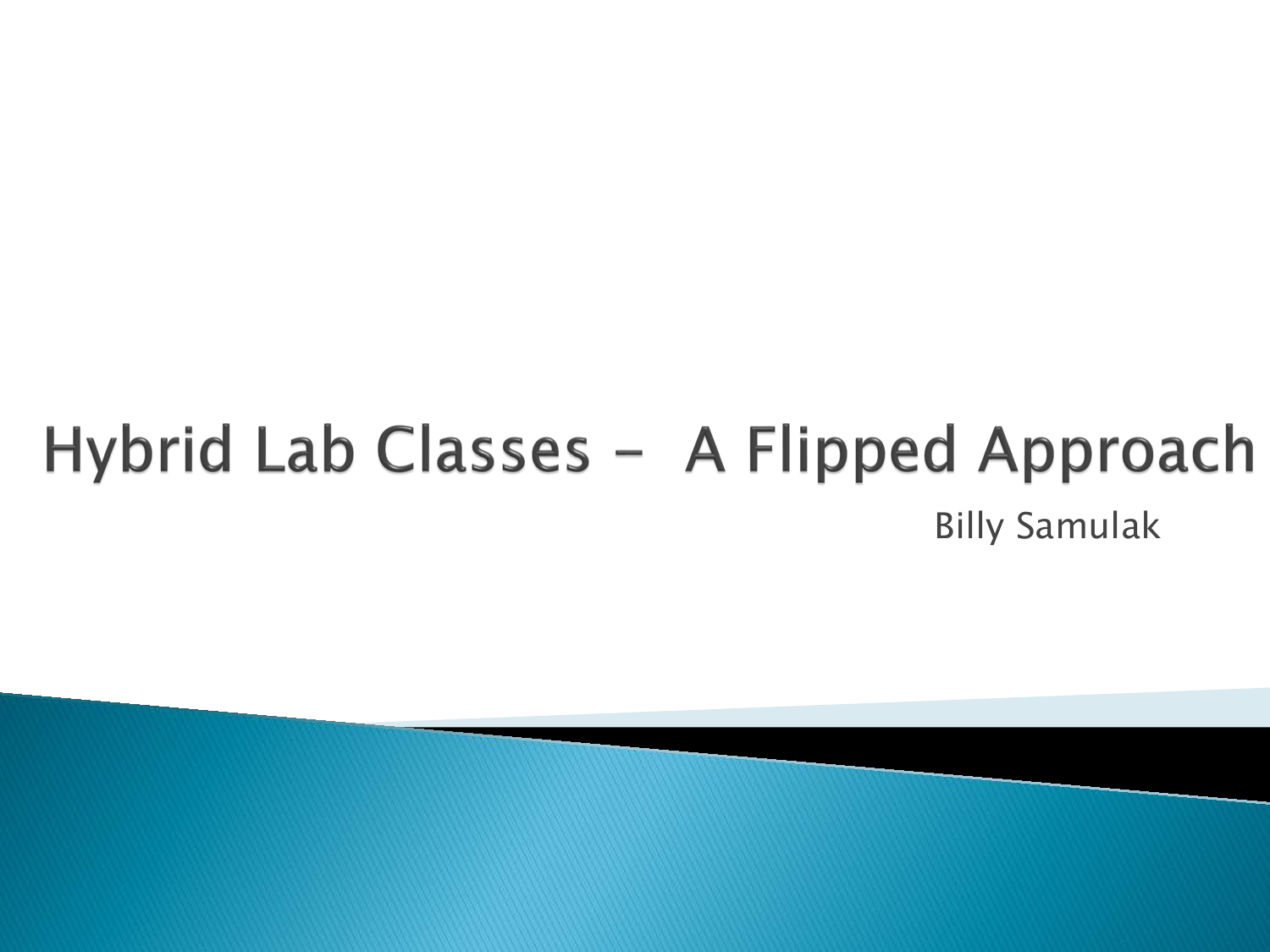#### Chemistry 1200 - Chemistry for Health Sciences

- **No prerequisites**
- ▶ ~95% of students are pre-nursing majors
	- Students must complete the class in their freshmen year
	- Minimum GPA requirement 2.5
- Course content focuses on breadth
	- ~40% General Chemistry
	- ~30% Organic Chemistry
	- ~30% Biochemistry
- Scheduling: 150 minutes of lecture weekly, 2 hour lab  $=$  4 credits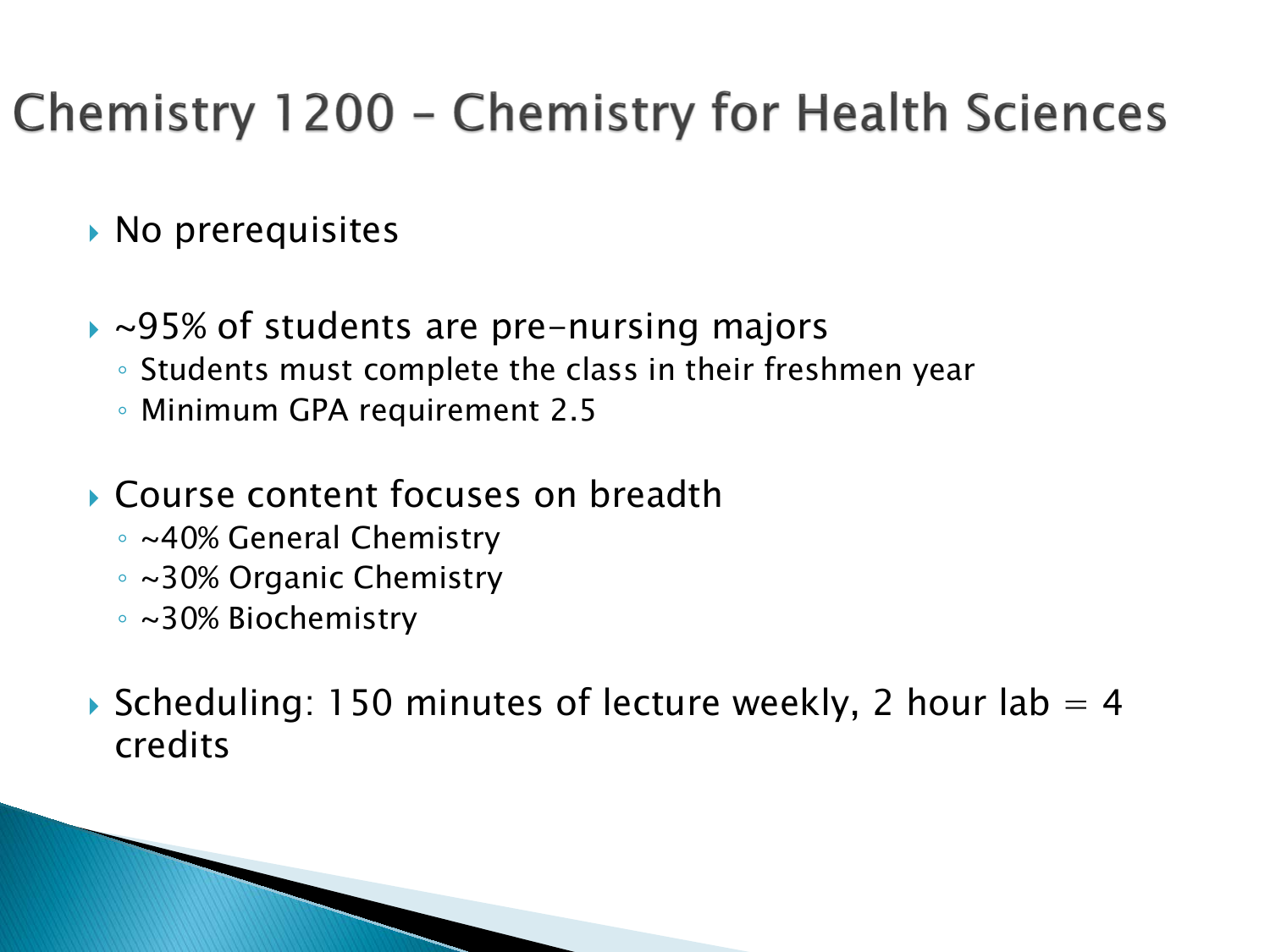# **Challenges Associated with Chem 1200**

- ▶ Student Preconceptions of Chemistry
- Math Skills
- ▶ Fast-paced course
- Freshmen
- $\rightarrow$  LPN  $\rightarrow$  RN students
	- Working full-time
	- Families with kids
	- Taking other classes
	- Lack of technology skills



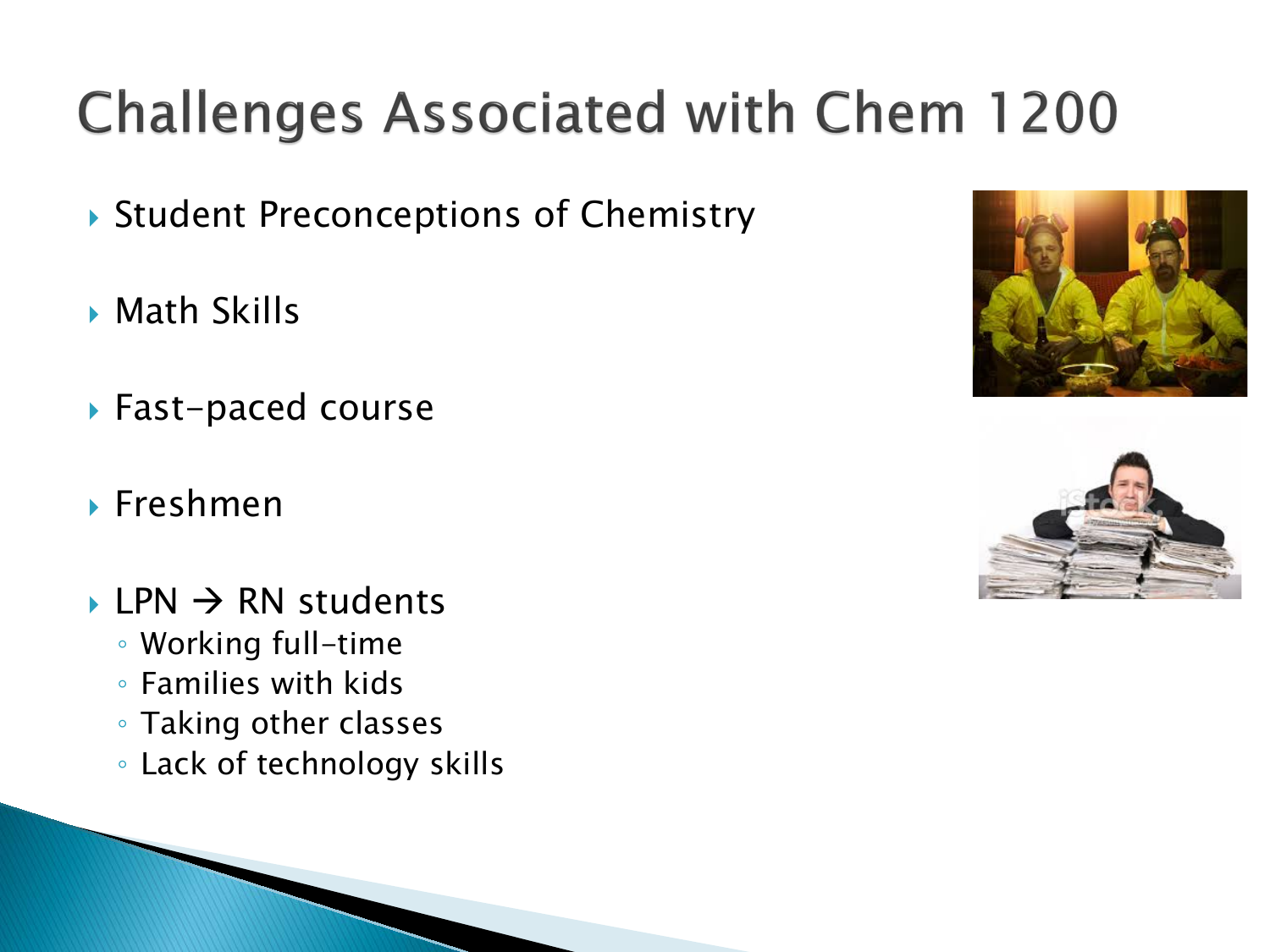## Flipped Classroom - Summer 2017

- ▶ Met 3 times per week 2 hours each
- Students watch video lectures outside of class
	- Instructor recorded 7-25 minute videos
	- Tech Relay
- Class time: Lab OR
	- 10 minute quiz
	- 40-50 minutes of students asking questions or doing examples on the board
	- 50 minutes of students working on assigned online homework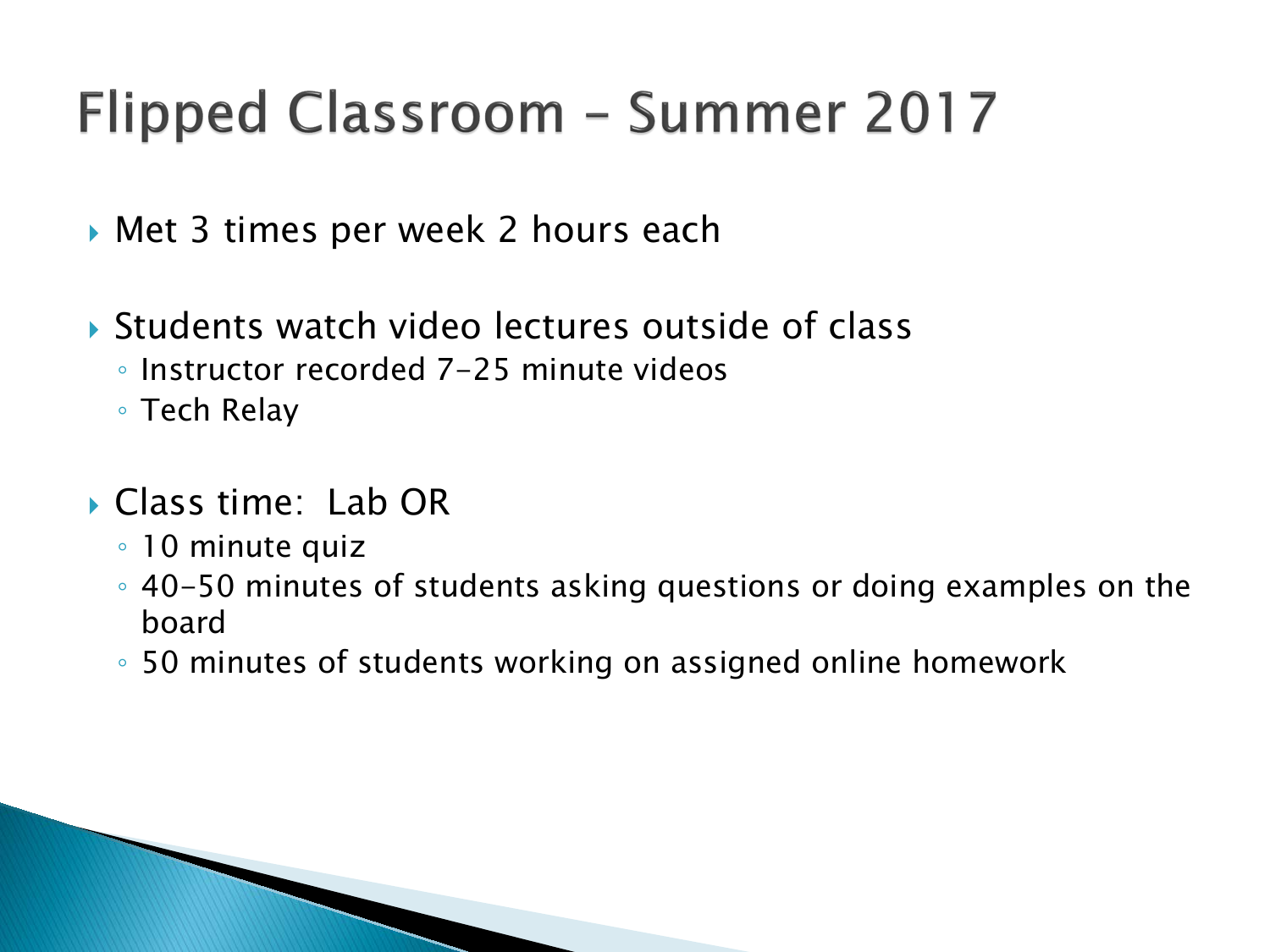## **Results**

- ▶ Typical Semester:
	- ~10% of students fail (below 2.5)
	- Avg GPA: 2.6
- Summer 2017:
	- Total: 8 Students (1 EXSS, 1 Transfer, 6 nontraditional students)
	- 6 students attended class, completed assignments Avg GPA 3.2
	- 1 student finished 80% of the class, then quit
	- 1 student hadn't passed the math placement test or Math 200, had multiple health issues, worked full-time, so never had time to watch the videos
	- Overall average GPA: 2.5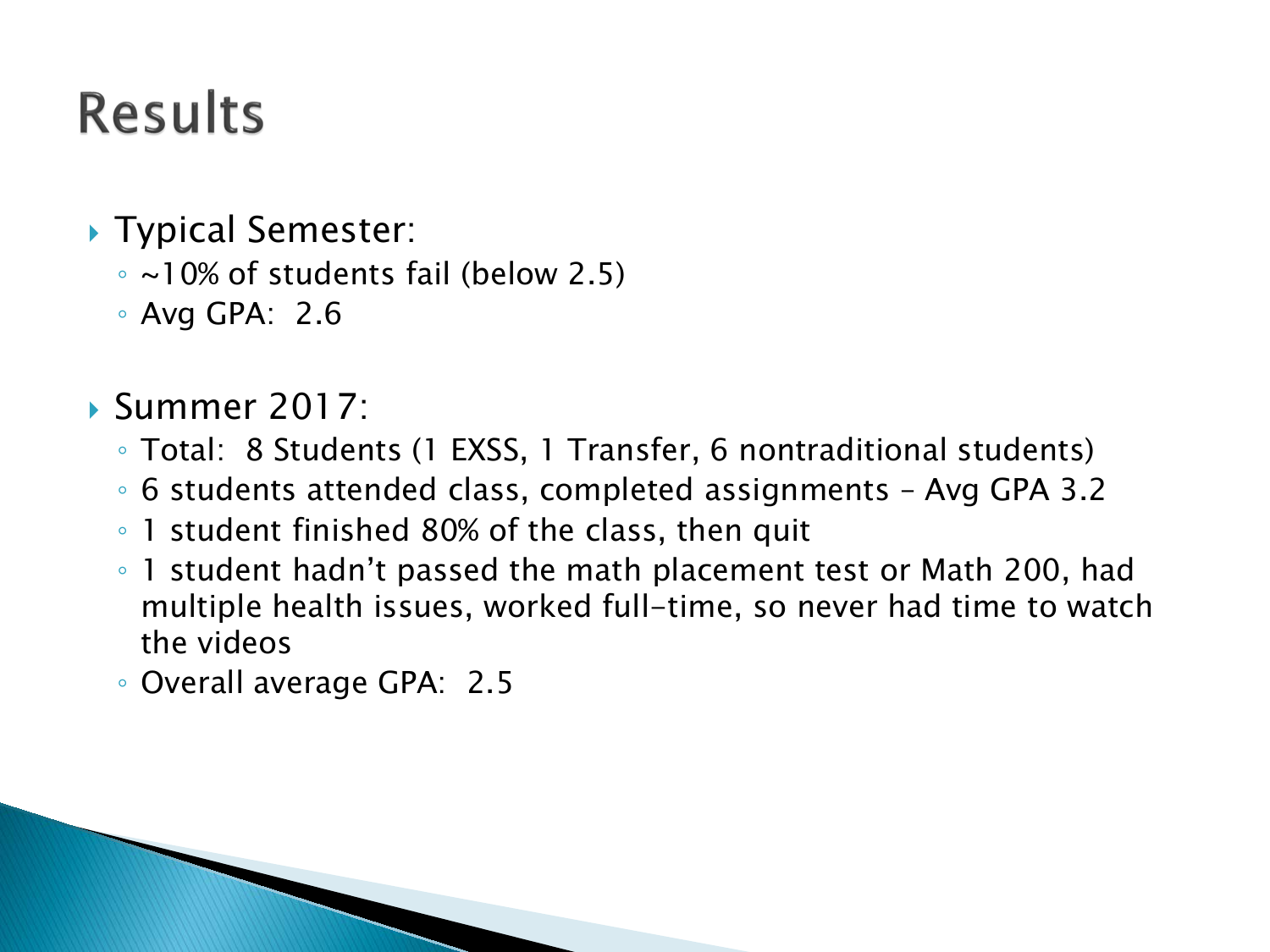### **Student Feedback**

- What do you think about the flipped format?
	- 7/8 Students I like watching the videos at home and doing problems in class.
	- 1/8 students wished we had lecture in class and problems at home
	- 4/8 students I can ask as many questions as I want
- Do you think class time is used effectively?
	- 8/8 Felt that class time was used effectively
- Do you feel that the professor is available to give you as much help as you need?
	- 8/8 Felt that the professor was available to help you succeed and answers any questions they have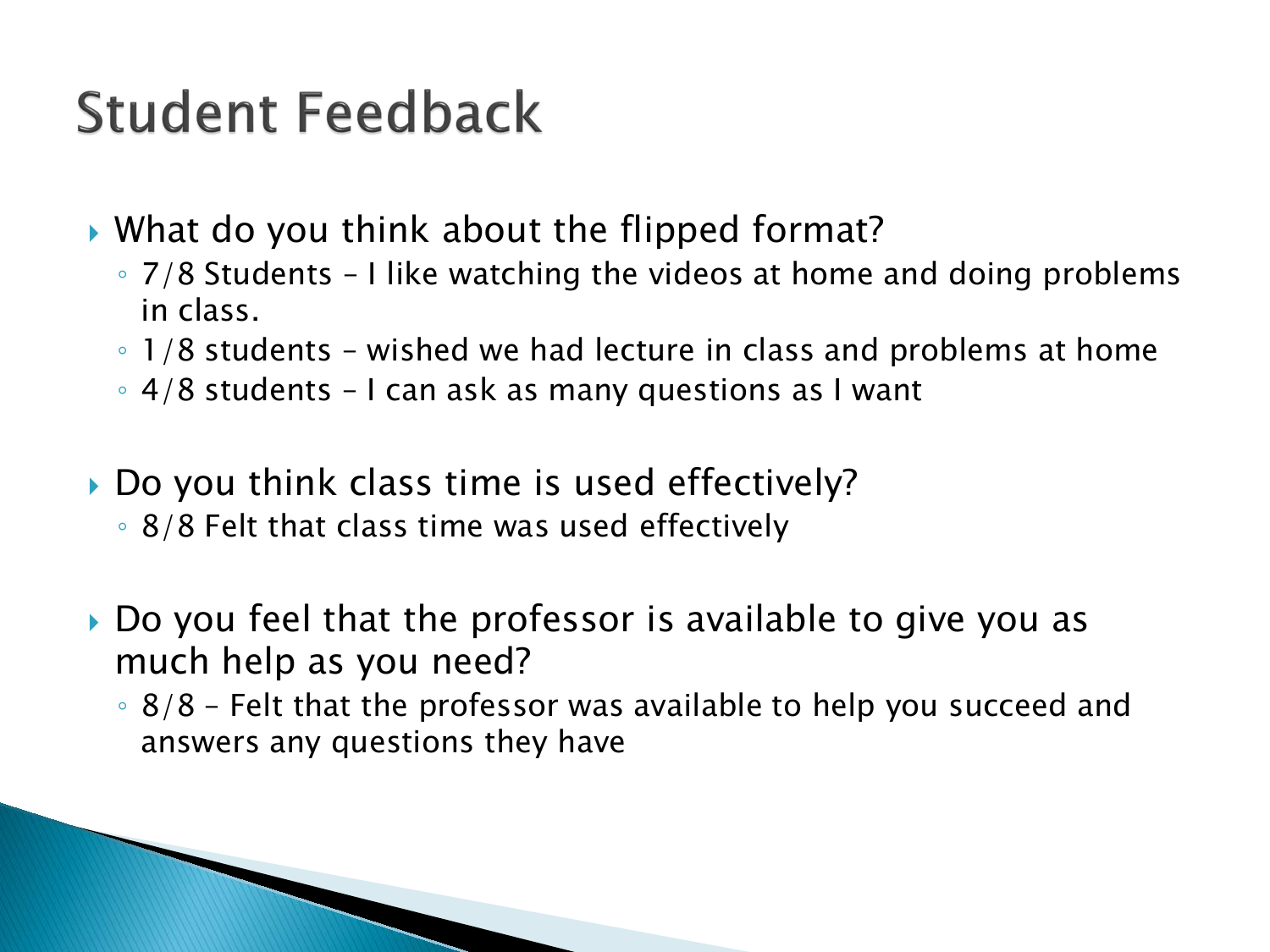#### In order to be successful in the class, do you think you are spending enough time for the class?

- ▶ 5/8 yes, I think I am spending sufficient time to be successful.
- $\rightarrow$  3/8 No, I know I should spend more time on the class, but with work, family obligations and other things, I don't have more time to spend on the class.
- $\rightarrow$  0/8 no, I should spend more time on class, but I just haven't.

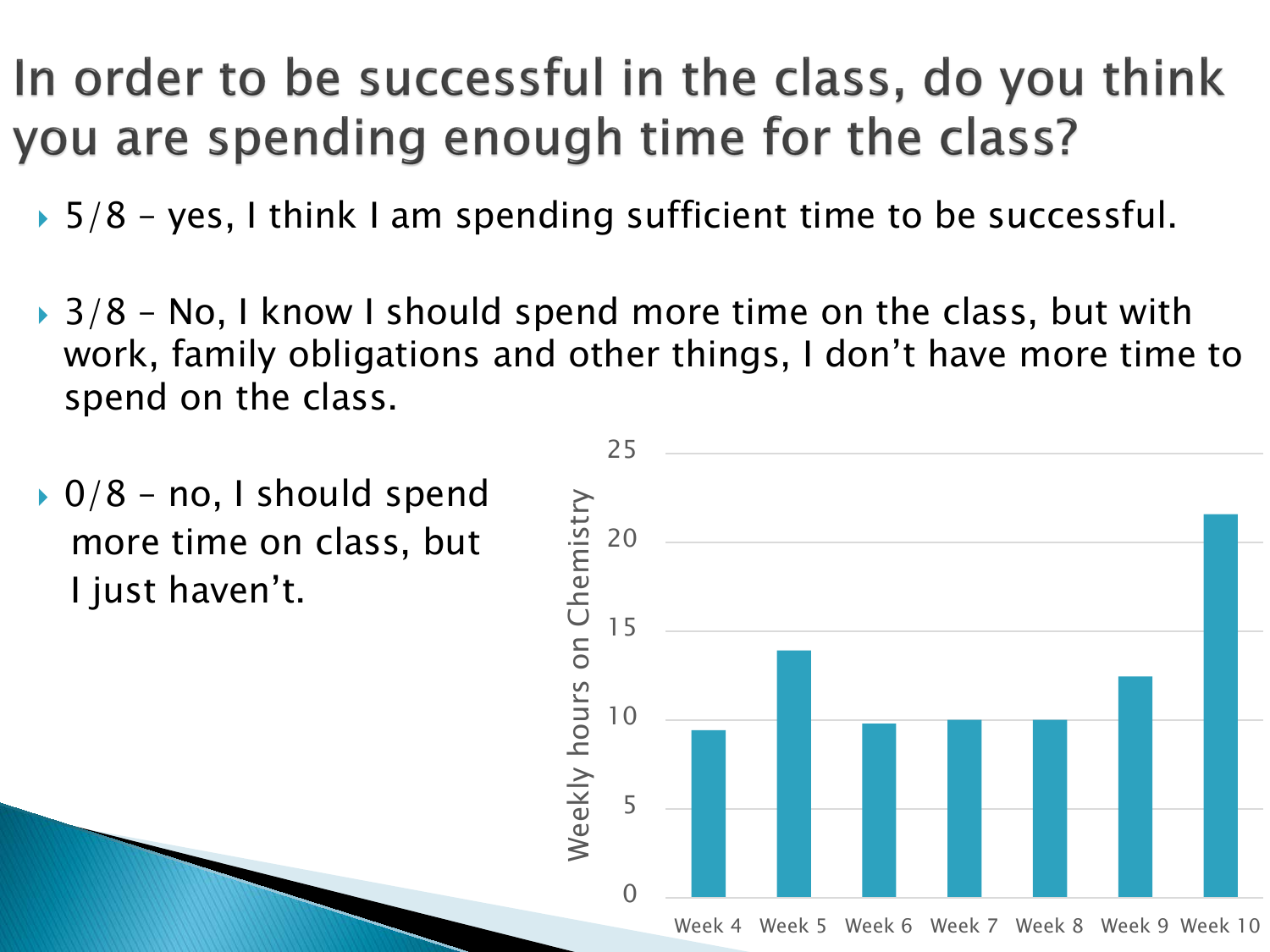### Do you have any other comments, questions or concerns about the class?

 "I am really enjoying this style of learning. It is very helpful to be able to do homework and problems in class, as that is when I would need to be able to ask questions."

 "This class style is very accommodating the "not average" college student. Since we are responsible adults, it is nice to be given the chance to start at home and come to class with questions."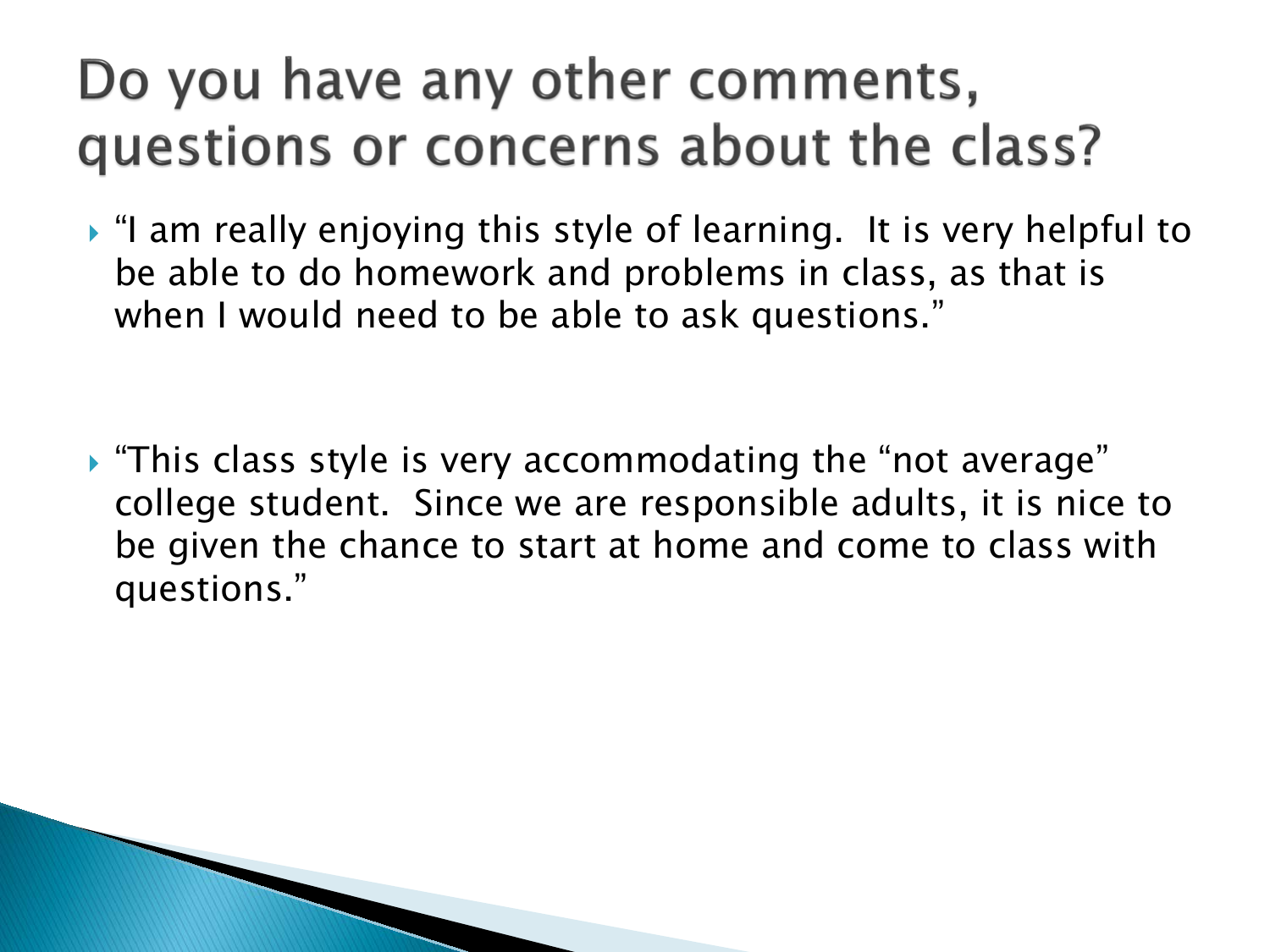## Student suggestions for improvement?

- ▶ Sapling assignments open before class (online homework)
- More optional worksheets
- **More tests**
- I feel you are doing an excellent job. You are always willing to answer questions, you review the material we watched and ensure we understand it. I don't see where I would change anything.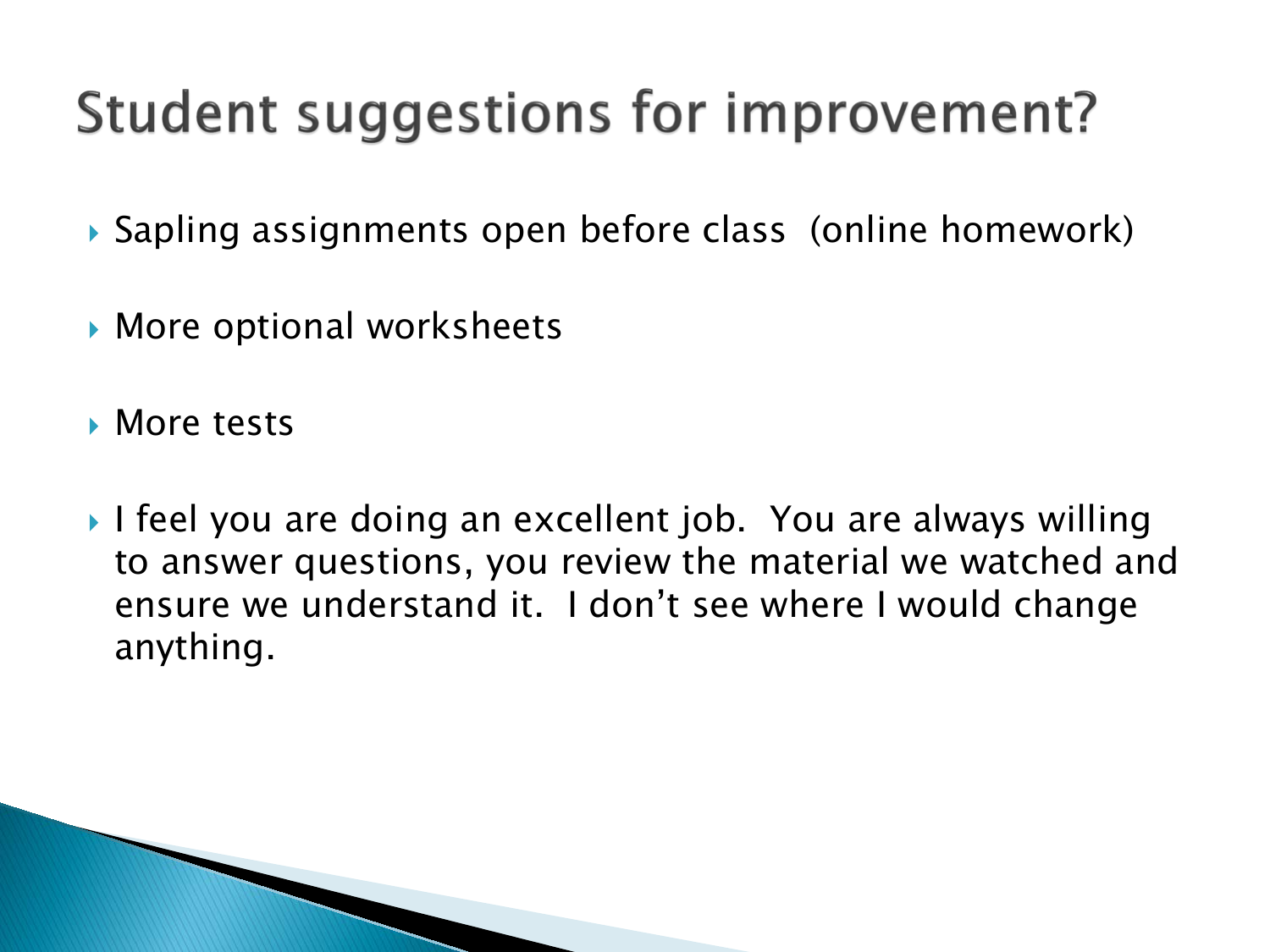### Will I do it again?

- Absolutely! Especially for my LPN  $\rightarrow$  RN students
- **My impressions:** 
	- Students Felt Better about the class
	- Students seemed to retain more
	- Fewer email questions
- ▶ My concerns:
	- Some students would leave when I started homework time
	- Students finished homework before class
	- When no one had questions, I just wandered the room
	- Is this just because the class size was so much smaller?